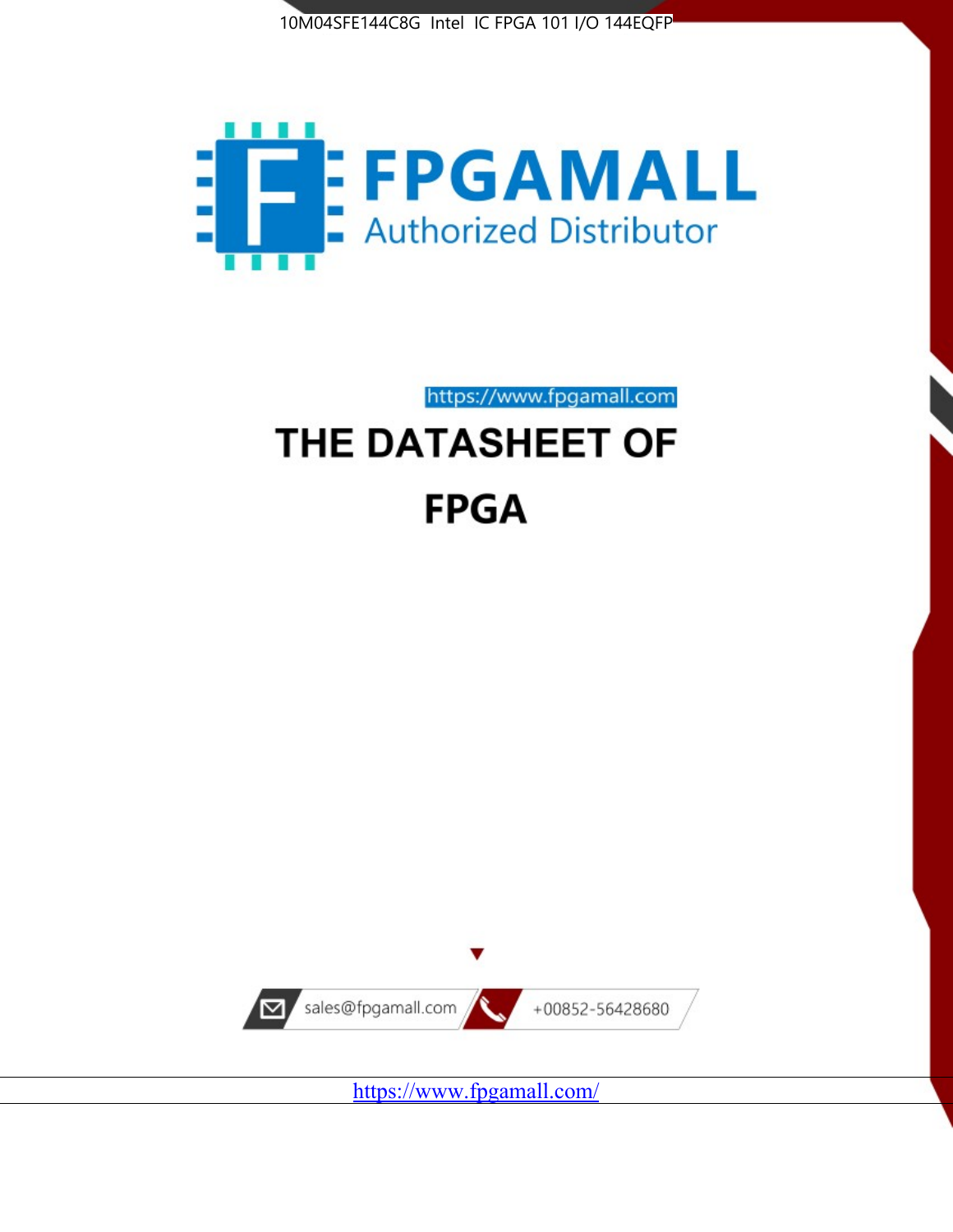10M04SFE144C8G Intel IC FPGA 101 I/O 144EQFP



# **Intel® MAX® 10 FPGA Device Overview**



**M10-OVERVIEW | 2017.12.15** Latest document on the web: **[PDF](https://www.altera.com/en_US/pdfs/literature/hb/max-10/m10_overview.pdf)** | **[HTML](https://www.altera.com/documentation/myt1396938463674.html)**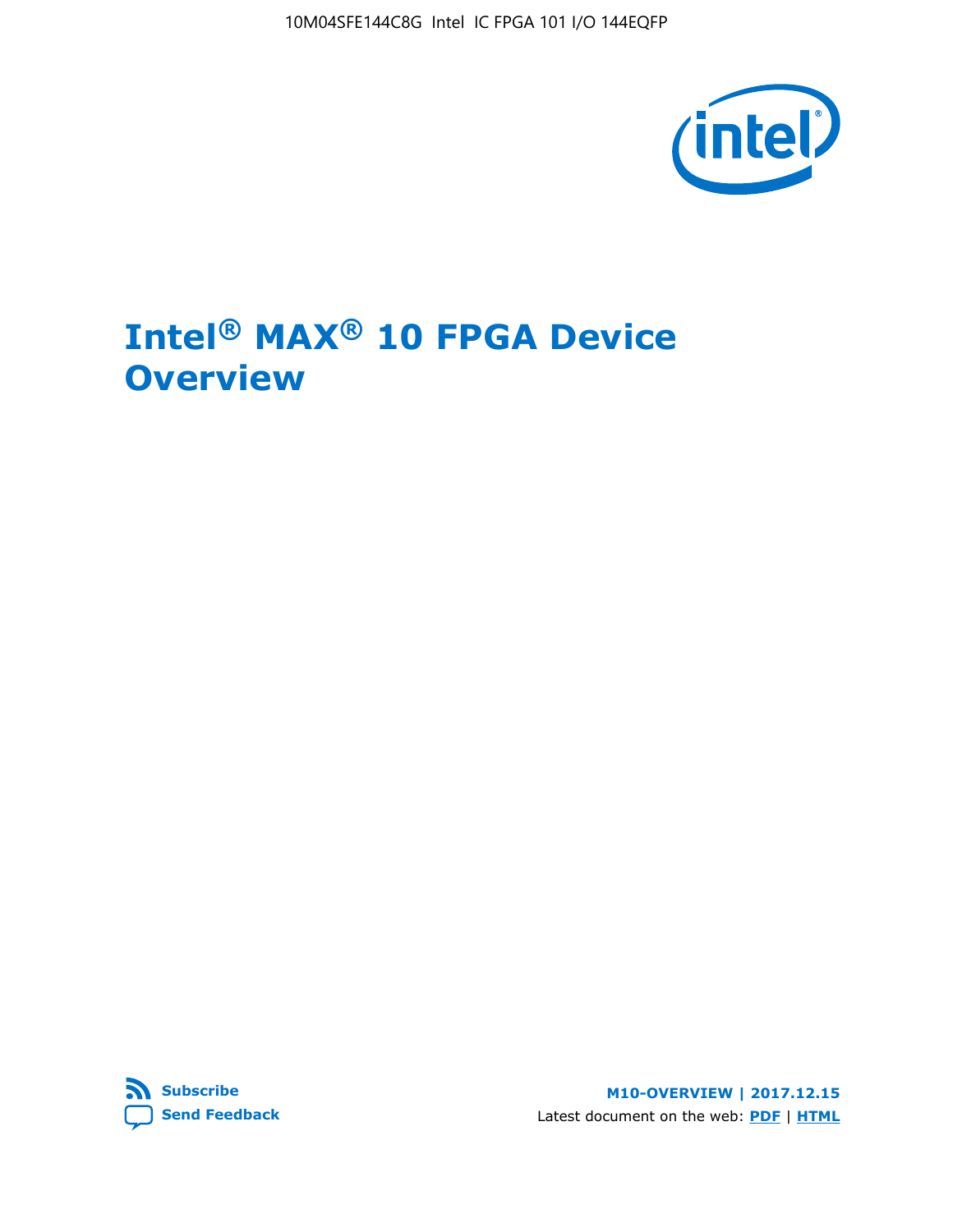

# **Contents**

| Intel® MAX® 10 FPGA Device Overview……………………………………………………………………………3  |  |
|--------------------------------------------------------------------|--|
|                                                                    |  |
|                                                                    |  |
|                                                                    |  |
|                                                                    |  |
|                                                                    |  |
|                                                                    |  |
|                                                                    |  |
|                                                                    |  |
|                                                                    |  |
|                                                                    |  |
|                                                                    |  |
|                                                                    |  |
|                                                                    |  |
|                                                                    |  |
|                                                                    |  |
|                                                                    |  |
|                                                                    |  |
|                                                                    |  |
|                                                                    |  |
| Document Revision History for Intel MAX 10 FPGA Device Overview 13 |  |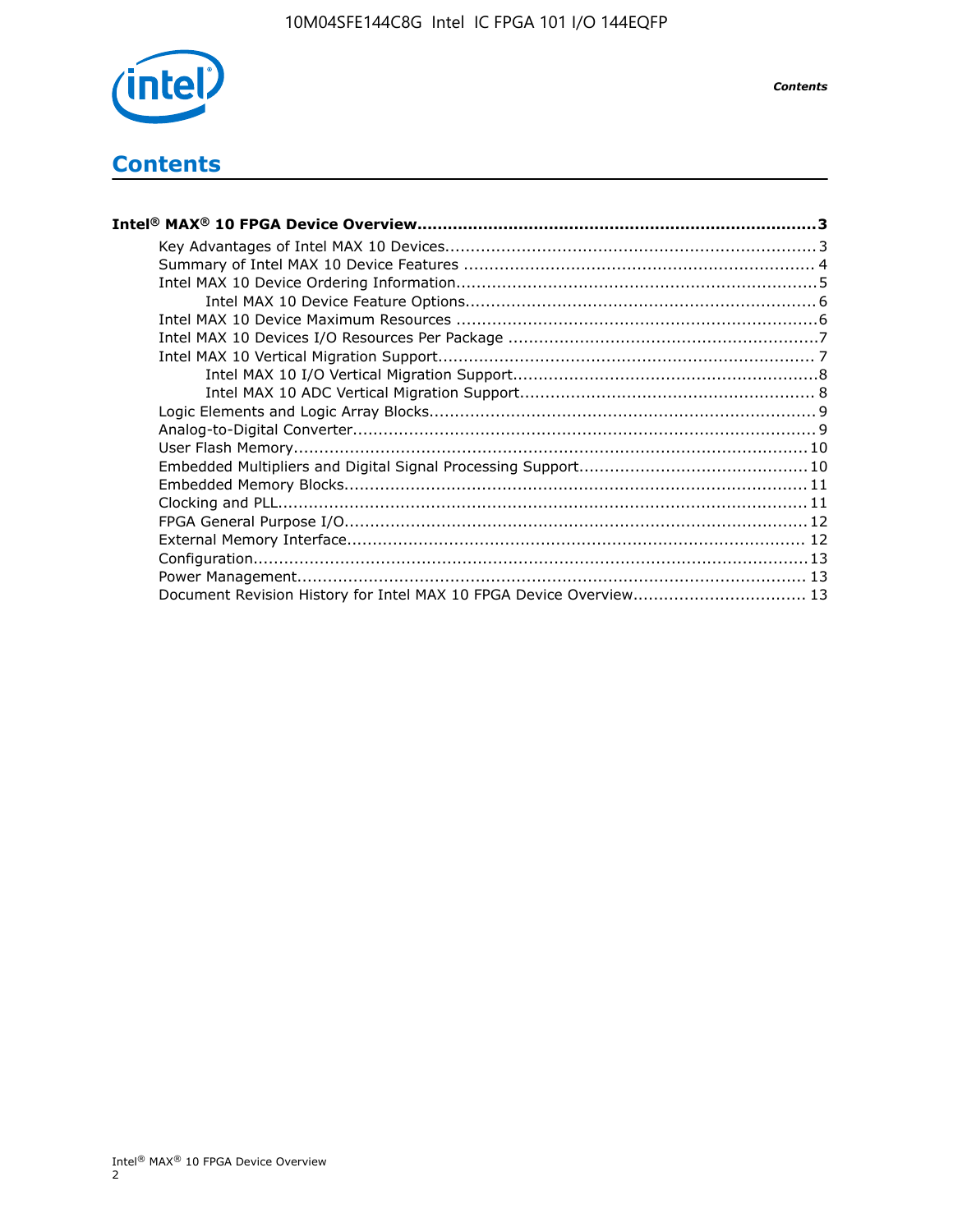

# **Intel® MAX® 10 FPGA Device Overview**

Intel® MAX® 10 devices are single-chip, non-volatile low-cost programmable logic devices (PLDs) to integrate the optimal set of system components.

The highlights of the Intel MAX 10 devices include:

- Internally stored dual configuration flash
- User flash memory
- Instant on support
- Integrated analog-to-digital converters (ADCs)
- Single-chip Nios II soft core processor support

Intel MAX 10 devices are the ideal solution for system management, I/O expansion, communication control planes, industrial, automotive, and consumer applications.

#### **Related Links**

[Intel MAX 10 FPGA Device Datasheet](https://www.altera.com/documentation/mcn1397700832153.html#mcn1397643748870)

### **Key Advantages of Intel MAX 10 Devices**

#### **Table 1. Key Advantages of Intel MAX 10 Devices**

| <b>Advantage</b>               | <b>Supporting Feature</b>                                                                                                                                                                                  |  |  |  |  |
|--------------------------------|------------------------------------------------------------------------------------------------------------------------------------------------------------------------------------------------------------|--|--|--|--|
| Simple and fast configuration  | Secure on-die flash memory enables device configuration in less than 10 ms                                                                                                                                 |  |  |  |  |
| Flexibility and integration    | Single device integrating PLD logic, RAM, flash memory, digital signal<br>processing (DSP), ADC, phase-locked loop (PLL), and I/Os<br>Small packages available from 3 mm $\times$ 3 mm                     |  |  |  |  |
| Low power                      | Sleep mode—significant standby power reduction and resumption in less than<br>$1 \text{ ms}$<br>Longer battery life—resumption from full power-off in less than 10 ms                                      |  |  |  |  |
| 20-year-estimated life cycle   | Built on TSMC's 55 nm embedded flash process technology                                                                                                                                                    |  |  |  |  |
| High productivity design tools | Intel Quartus <sup>®</sup> Prime Lite edition (no cost license)<br>Platform Designer (Standard) system integration tool<br>DSP Builder for Intel FPGAs<br>Nios <sup>®</sup> II Embedded Design Suite (EDS) |  |  |  |  |

Intel Corporation. All rights reserved. Intel, the Intel logo, Altera, Arria, Cyclone, Enpirion, MAX, Nios, Quartus and Stratix words and logos are trademarks of Intel Corporation or its subsidiaries in the U.S. and/or other countries. Intel warrants performance of its FPGA and semiconductor products to current specifications in accordance with Intel's standard warranty, but reserves the right to make changes to any products and services at any time without notice. Intel assumes no responsibility or liability arising out of the application or use of any information, product, or service described herein except as expressly agreed to in writing by Intel. Intel customers are advised to obtain the latest version of device specifications before relying on any published information and before placing orders for products or services. \*Other names and brands may be claimed as the property of others.

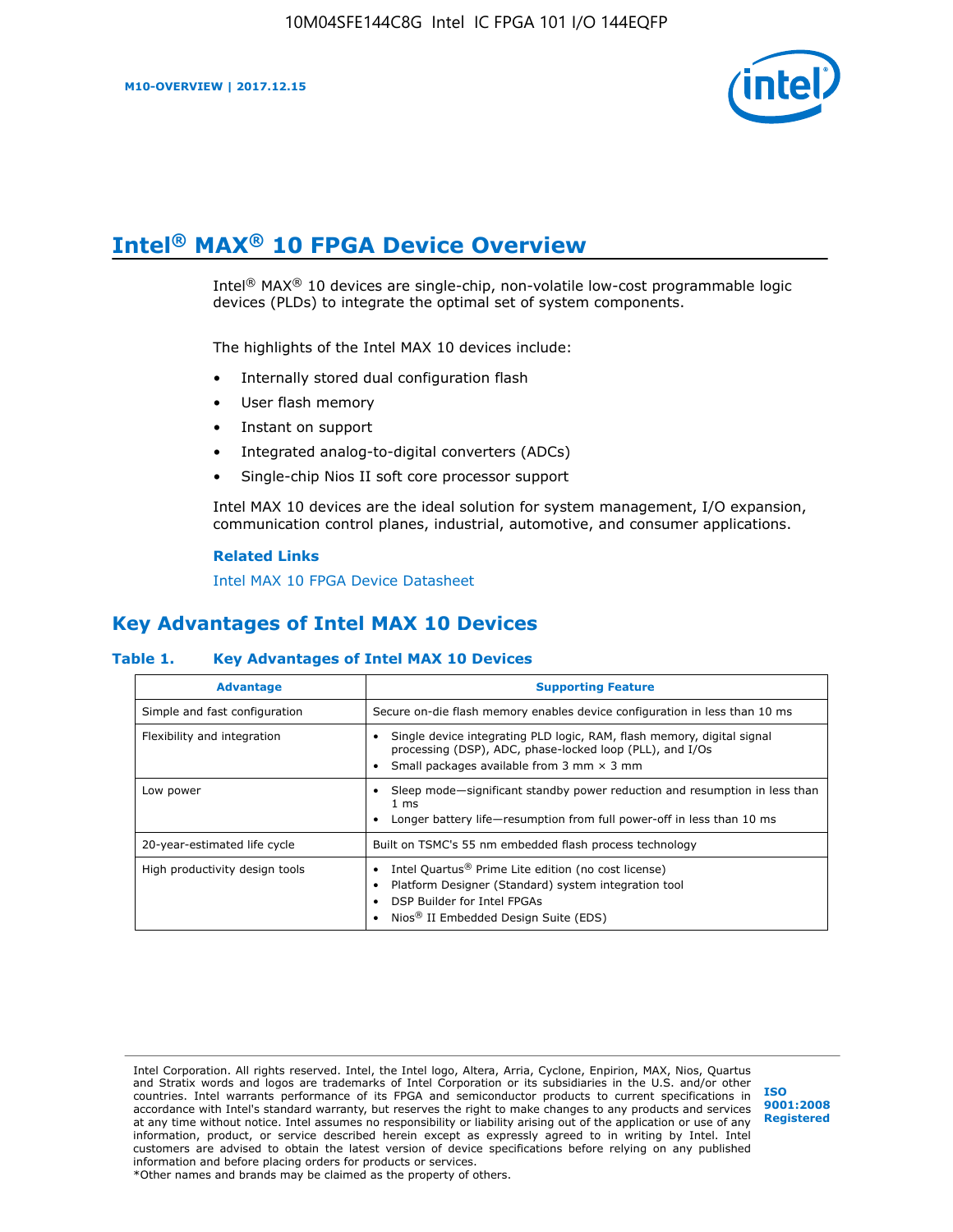

### **Summary of Intel MAX 10 Device Features**

### **Table 2. Summary of Features for Intel MAX 10 Devices**

| <b>Feature</b>                       | <b>Description</b>                                                                                                                                                                                                                                                                            |
|--------------------------------------|-----------------------------------------------------------------------------------------------------------------------------------------------------------------------------------------------------------------------------------------------------------------------------------------------|
| Technology                           | 55 nm TSMC Embedded Flash (Flash + SRAM) process technology                                                                                                                                                                                                                                   |
| Packaging                            | Low cost, small form factor packages-support multiple packaging<br>technologies and pin pitches<br>Multiple device densities with compatible package footprints for seamless<br>migration between different device densities<br>RoHS6-compliant                                               |
| Core architecture                    | 4-input look-up table (LUT) and single register logic element (LE)<br>$\bullet$<br>LEs arranged in logic array block (LAB)<br>$\bullet$<br>Embedded RAM and user flash memory<br>$\bullet$<br>Clocks and PLLs<br>$\bullet$<br>Embedded multiplier blocks<br>General purpose I/Os<br>$\bullet$ |
| Internal memory blocks               | M9K-9 kilobits (Kb) memory blocks<br>$\bullet$<br>Cascadable blocks to create RAM, dual port, and FIFO functions<br>$\bullet$                                                                                                                                                                 |
| User flash memory (UFM)              | User accessible non-volatile storage<br>$\bullet$<br>High speed operating frequency<br>$\bullet$<br>Large memory size<br>High data retention<br>$\bullet$<br>Multiple interface option                                                                                                        |
| Embedded multiplier blocks           | One $18 \times 18$ or two 9 $\times$ 9 multiplier modes<br>$\bullet$<br>Cascadable blocks enabling creation of filters, arithmetic functions, and image<br>processing pipelines                                                                                                               |
| <b>ADC</b>                           | 12-bit successive approximation register (SAR) type<br>$\bullet$<br>Up to 17 analog inputs<br>$\bullet$<br>Cumulative speed up to 1 million samples per second (MSPS)<br>Integrated temperature sensing capability<br>$\bullet$                                                               |
| Clock networks                       | Global clocks support<br>$\bullet$<br>High speed frequency in clock network                                                                                                                                                                                                                   |
| Internal oscillator                  | Built-in internal ring oscillator                                                                                                                                                                                                                                                             |
| PLLs                                 | Analog-based<br>$\bullet$<br>Low jitter<br>High precision clock synthesis<br>$\bullet$<br>Clock delay compensation<br>$\bullet$<br>Zero delay buffering<br>٠<br>Multiple output taps<br>$\bullet$                                                                                             |
| General-purpose I/Os (GPIOs)         | Multiple I/O standards support<br>$\bullet$<br>On-chip termination (OCT)<br>٠<br>Up to 830 megabits per second (Mbps) LVDS receiver, 800 Mbps LVDS<br>transmitter                                                                                                                             |
| External memory interface (EMIF) (1) | Supports up to 600 Mbps external memory interfaces:<br>continued                                                                                                                                                                                                                              |
|                                      |                                                                                                                                                                                                                                                                                               |

<sup>(1)</sup> EMIF is only supported in selected Intel MAX 10 device density and package combinations. Refer to the *External Memory Interface User Guide* for more information.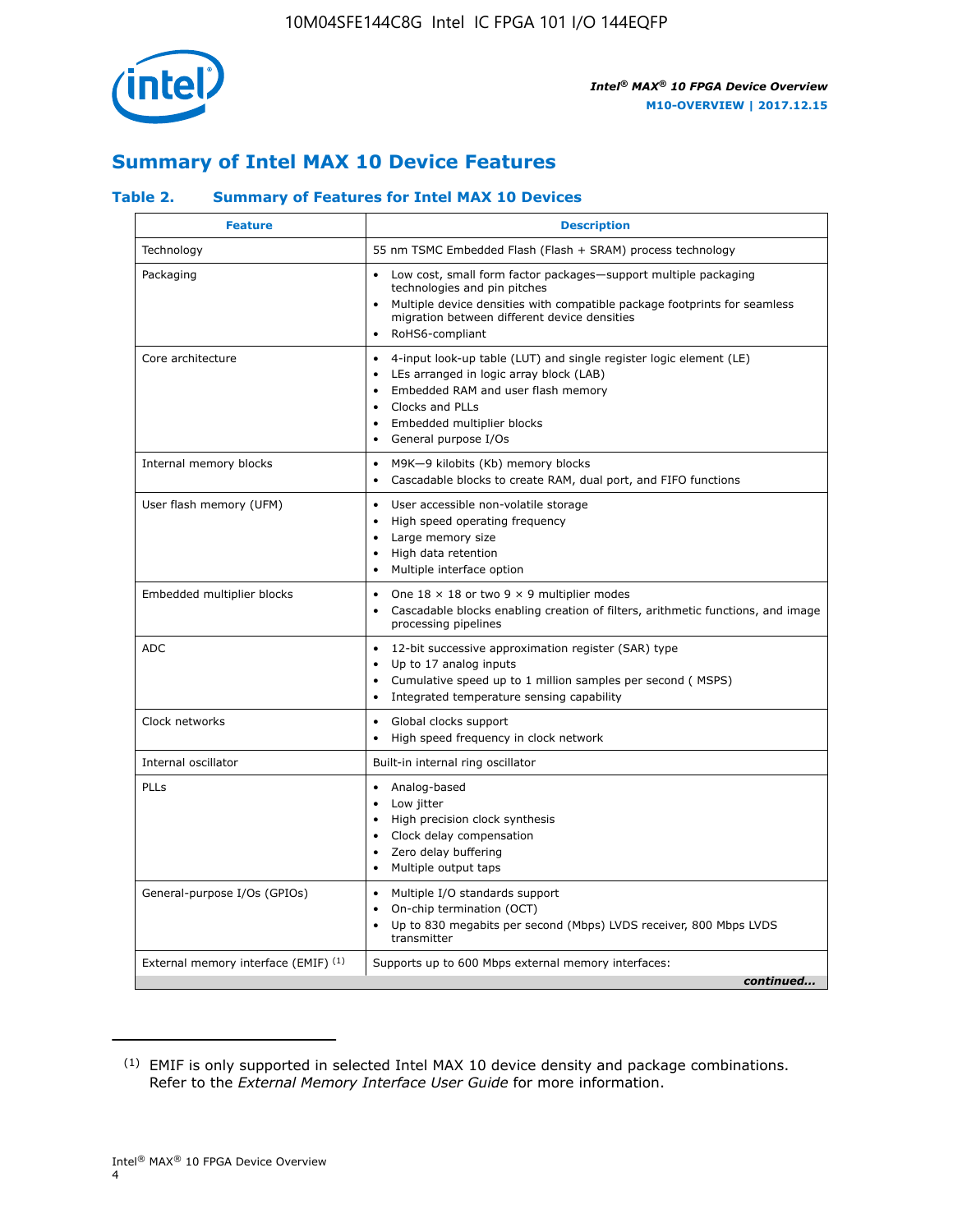

| <b>Feature</b>                | <b>Description</b>                                                                                                                                                                                                                                                                                                                             |  |  |  |  |
|-------------------------------|------------------------------------------------------------------------------------------------------------------------------------------------------------------------------------------------------------------------------------------------------------------------------------------------------------------------------------------------|--|--|--|--|
|                               | DDR3, DDR3L, DDR2, LPDDR2 (on 10M16, 10M25, 10M40, and 10M50.)<br>SRAM (Hardware support only)                                                                                                                                                                                                                                                 |  |  |  |  |
|                               | <i>Note:</i> For 600 Mbps performance, -6 device speed grade is required.<br>Performance varies according to device grade (commercial, industrial, or<br>automotive) and device speed grade $(-6 \text{ or } -7)$ . Refer to the <i>Intel MAX</i><br>10 FPGA Device Datasheet or External Memory Interface Spec Estimator<br>for more details. |  |  |  |  |
| Configuration                 | Internal configuration                                                                                                                                                                                                                                                                                                                         |  |  |  |  |
|                               | JTAG<br>٠                                                                                                                                                                                                                                                                                                                                      |  |  |  |  |
|                               | Advanced Encryption Standard (AES) 128-bit encryption and compression<br>options                                                                                                                                                                                                                                                               |  |  |  |  |
|                               | Flash memory data retention of 20 years at 85 $^{\circ}$ C                                                                                                                                                                                                                                                                                     |  |  |  |  |
| Flexible power supply schemes | Single- and dual-supply device options                                                                                                                                                                                                                                                                                                         |  |  |  |  |
|                               | Dynamically controlled input buffer power down                                                                                                                                                                                                                                                                                                 |  |  |  |  |
|                               | Sleep mode for dynamic power reduction                                                                                                                                                                                                                                                                                                         |  |  |  |  |

### **Intel MAX 10 Device Ordering Information**

#### **Figure 1. Sample Ordering Code and Available Options for Intel MAX 10 Devices**



*Note:* The –I6 and –A6 speed grades of the Intel MAX 10 FPGA devices are not available by default in the Intel Quartus Prime software. Contact your local Intel sales representatives for support.

#### **Related Links**

#### [Intel FPGA Product Selector](http://www.altera.com/products/selector/psg-selector.html)

Provides the latest information about Intel FPGAs.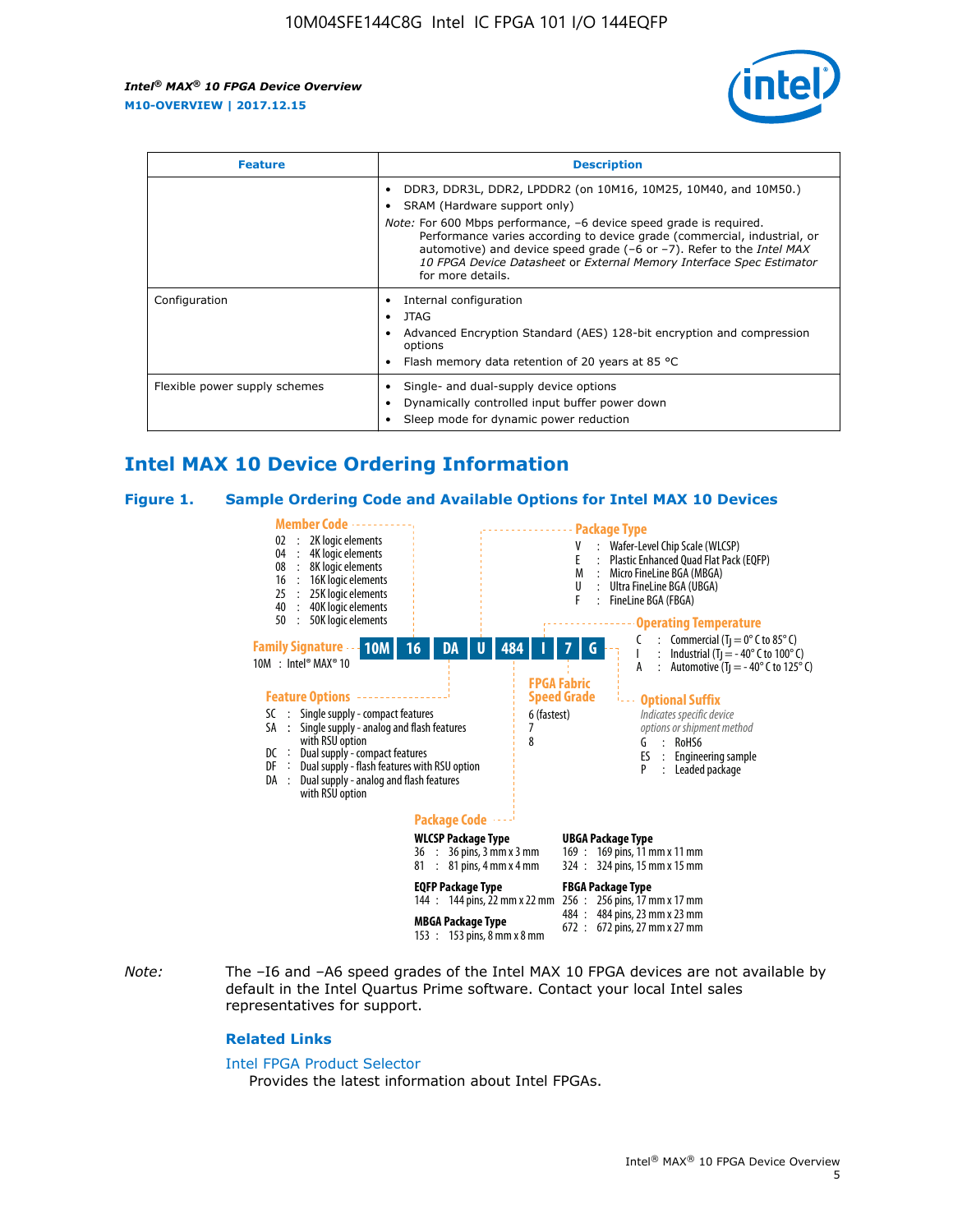

### **Intel MAX 10 Device Feature Options**

### **Table 3. Feature Options for Intel MAX 10 Devices**

| <b>Option</b> | <b>Feature</b>                                                                                                                                                                          |
|---------------|-----------------------------------------------------------------------------------------------------------------------------------------------------------------------------------------|
| Compact       | Devices with core architecture featuring single configuration image with self-configuration capability                                                                                  |
| Flash         | Devices with core architecture featuring:<br>Dual configuration image with self-configuration capability<br>Remote system upgrade capability<br>Memory initialization                   |
| Analog        | Devices with core architecture featuring:<br>Dual configuration image with self-configuration capability<br>Remote system upgrade capability<br>Memory initialization<br>Integrated ADC |

### **Intel MAX 10 Device Maximum Resources**

### **Table 4. Maximum Resource Counts for Intel MAX 10 Devices**

|                              | <b>Resource</b>            | <b>Device</b> |                |                |                |                |              |                |
|------------------------------|----------------------------|---------------|----------------|----------------|----------------|----------------|--------------|----------------|
|                              |                            | <b>10M02</b>  | <b>10M04</b>   | <b>10M08</b>   | <b>10M16</b>   | <b>10M25</b>   | <b>10M40</b> | <b>10M50</b>   |
|                              | Logic Elements (LE) (K)    | 2             | 4              | 8              | 16             | 25             | 40           | 50             |
| M9K Memory (Kb)              |                            | 108           | 189            | 378            | 549            | 675            | 1,260        | 1,638          |
|                              | User Flash Memory (Kb) (2) | 96            | 1,248          | 1,376          | 2,368          | 3,200          | 5,888        | 5,888          |
| $18 \times 18$ Multiplier    |                            | 16            | 20             | 24             | 45             | 55             | 125          | 144            |
| <b>PLL</b>                   |                            | 2             | 2              | 2              | $\overline{4}$ | $\overline{4}$ | 4            | $\overline{4}$ |
| GPIO                         |                            | 246           | 246            | 250            | 320            | 360            | 500          | 500            |
| <b>LVDS</b>                  | Dedicated<br>Transmitter   | 15            | 15             | 15             | 22             | 24             | 30           | 30             |
|                              | Emulated<br>Transmitter    | 114           | 114            | 116            | 151            | 171            | 241          | 241            |
|                              | Dedicated Receiver         | 114           | 114            | 116            | 151            | 171            | 241          | 241            |
| Internal Configuration Image |                            | $\mathbf{1}$  | $\overline{2}$ | $\overline{2}$ | $\overline{2}$ | $\overline{2}$ | 2            | $\overline{2}$ |
| <b>ADC</b>                   |                            |               | 1              | 1              | 1              | 2              | 2            | 2              |

<sup>(2)</sup> The maximum possible value including user flash memory and configuration flash memory. For more information, refer to [Intel MAX 10 User Flash Memory User Guide](https://www.altera.com/documentation/vgo1395753117436.html#vgo1395811844282).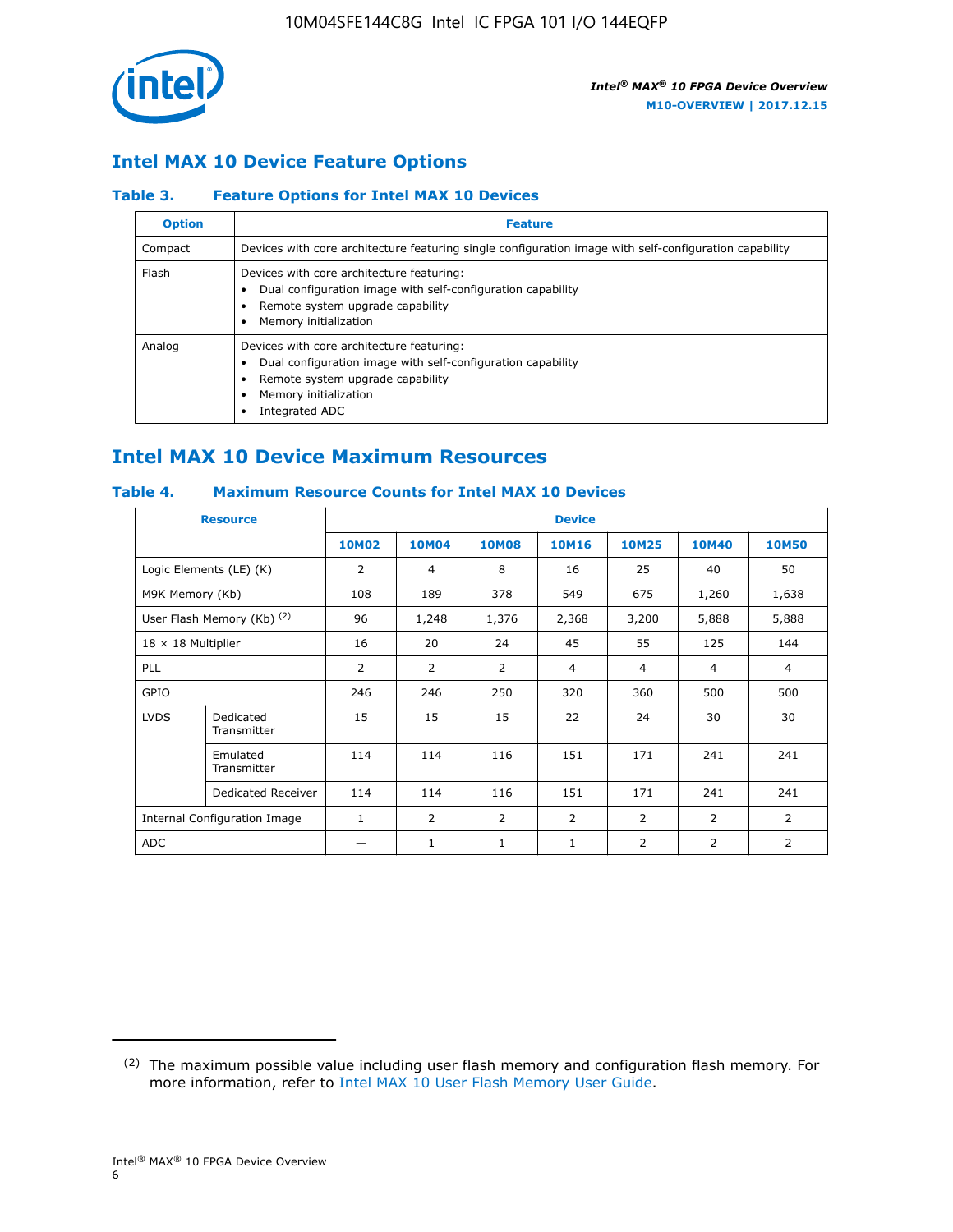

### **Intel MAX 10 Devices I/O Resources Per Package**

#### **Table 5. Package Plan for Intel MAX 10 Single Power Supply Devices**

| <b>Device</b> |                   | <b>Package</b>                     |                      |                                      |                                      |  |  |  |
|---------------|-------------------|------------------------------------|----------------------|--------------------------------------|--------------------------------------|--|--|--|
|               | <b>Type</b>       | M153<br>153-pin MBGA               | U169<br>169-pin UBGA | <b>U324</b><br>324-pin UBGA          | E144<br>144-pin EQFP                 |  |  |  |
|               | <b>Size</b>       | $8 \text{ mm} \times 8 \text{ mm}$ | 11 mm $\times$ 11 mm | $15 \text{ mm} \times 15 \text{ mm}$ | $22 \text{ mm} \times 22 \text{ mm}$ |  |  |  |
|               | <b>Ball Pitch</b> | $0.5$ mm                           | $0.8$ mm             | $0.8$ mm                             | $0.5$ mm                             |  |  |  |
| 10M02         |                   | 112                                | 130                  | 246                                  | 101                                  |  |  |  |
| 10M04         |                   | 112                                | 130                  | 246                                  | 101                                  |  |  |  |
| 10M08         | 112<br>130        |                                    | 246                  | 101                                  |                                      |  |  |  |
| 10M16         |                   |                                    | 130                  | 246                                  | 101                                  |  |  |  |
| 10M25         |                   |                                    |                      |                                      | 101                                  |  |  |  |
| 10M40         |                   | –                                  |                      |                                      | 101                                  |  |  |  |
| 10M50         |                   |                                    |                      |                                      | 101                                  |  |  |  |

### **Table 6. Package Plan for Intel MAX 10 Dual Power Supply Devices**

| <b>Device</b> |                   | <b>Package</b> |                                            |                                                                    |                         |                           |                             |  |  |
|---------------|-------------------|----------------|--------------------------------------------|--------------------------------------------------------------------|-------------------------|---------------------------|-----------------------------|--|--|
|               | <b>Type</b>       | <b>V36</b>     | <b>V81</b>                                 | <b>U324</b><br>36-pin WLCSP 81-pin WLCSP 324-pin UBGA 256-pin FBGA | <b>F256</b>             | F484<br>484-pin FBGA      | <b>F672</b><br>672-pin FBGA |  |  |
|               | <b>Size</b>       |                | $3$ mm $\times$ 3 mm $ 4$ mm $\times$ 4 mm | 15 mm $\times$ 15<br>mm                                            | 17 mm $\times$ 17<br>mm | $23$ mm $\times$ 23<br>mm | $27$ mm $\times$ 27<br>mm   |  |  |
|               | <b>Ball Pitch</b> | $0.4$ mm       | $0.4$ mm                                   | $0.8$ mm                                                           | 1.0 <sub>mm</sub>       | 1.0 <sub>mm</sub>         | 1.0 <sub>mm</sub>           |  |  |
| 10M02         |                   | 27             |                                            | 160                                                                |                         |                           |                             |  |  |
| 10M04         |                   |                |                                            | 246                                                                | 178                     |                           |                             |  |  |
| 10M08         |                   |                | 56                                         | 246                                                                | 178                     | 250                       |                             |  |  |
| 10M16         |                   |                |                                            | 246                                                                | 178                     | 320                       |                             |  |  |
| 10M25         |                   |                |                                            |                                                                    | 178                     | 360                       |                             |  |  |
| 10M40         |                   |                |                                            |                                                                    | 178                     | 360                       | 500                         |  |  |
| 10M50         |                   |                |                                            |                                                                    | 178                     | 360                       | 500                         |  |  |

### **Related Links**

- [Intel MAX 10 General Purpose I/O User Guide](https://www.altera.com/documentation/sam1393999966669.html#sam1394000084476)
- [Intel MAX 10 High-Speed LVDS I/O User Guide](https://www.altera.com/documentation/sam1394433606063.html#sam1394433911642)

### **Intel MAX 10 Vertical Migration Support**

Vertical migration supports the migration of your design to other Intel MAX 10 devices of different densities in the same package with similar I/O and ADC resources.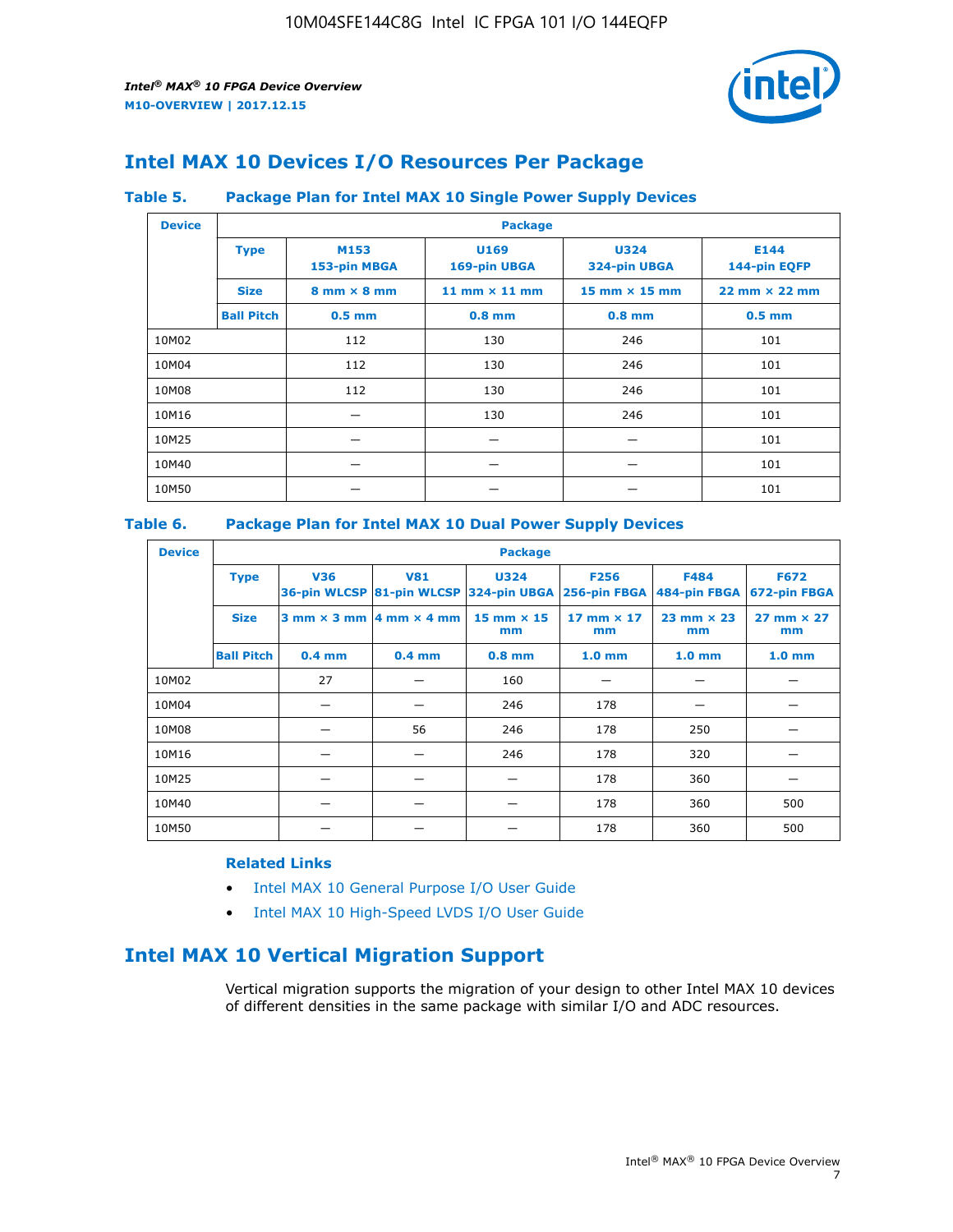

### **Intel MAX 10 I/O Vertical Migration Support**

#### **Figure 2. Migration Capability Across Intel MAX 10 Devices**

- The arrows indicate the migration paths. The devices included in each vertical migration path are shaded. Non-migratable devices are omitted. Some packages have several migration paths. Devices with lesser I/O resources in the same path have lighter shades.
- To achieve the full I/O migration across product lines in the same migration path, restrict I/Os usage to match the product line with the lowest I/O count.

|               | <b>Package</b>                   |            |      |      |             |                  |                                    |      |      |
|---------------|----------------------------------|------------|------|------|-------------|------------------|------------------------------------|------|------|
| <b>Device</b> | <b>V36</b>                       | <b>V81</b> | M153 | U169 | <b>U324</b> | F <sub>256</sub> | E144                               | F484 | F672 |
| 10M02         |                                  |            |      |      | 7           |                  |                                    |      |      |
| 10M04         |                                  |            |      |      |             |                  |                                    |      |      |
| 10M08         |                                  |            |      |      |             |                  |                                    |      |      |
| 10M16         |                                  |            |      |      |             |                  |                                    |      |      |
| 10M25         |                                  |            |      |      |             |                  |                                    |      |      |
| 10M40         |                                  |            |      |      |             |                  |                                    |      |      |
| 10M50         |                                  |            |      |      |             |                  |                                    |      |      |
|               | <b>Dual Power Supply Devices</b> |            |      |      |             |                  | <b>Single Power Supply Devices</b> |      |      |

*Note:* To verify the pin migration compatibility, use the Pin Migration View window in the Intel Quartus Prime software Pin Planner.

### **Intel MAX 10 ADC Vertical Migration Support**

#### **Figure 3. ADC Vertical Migration Across Intel MAX 10 Devices**

The arrows indicate the ADC migration paths. The devices included in each vertical migration path are shaded.

|                                                                                                                                                                                                                         | Package          |      |      |                  |      |      |      |  |  |
|-------------------------------------------------------------------------------------------------------------------------------------------------------------------------------------------------------------------------|------------------|------|------|------------------|------|------|------|--|--|
| <b>Device</b>                                                                                                                                                                                                           | M <sub>153</sub> | U169 | U324 | F <sub>256</sub> | E144 | F484 | F672 |  |  |
| 10M04                                                                                                                                                                                                                   |                  |      |      |                  |      |      |      |  |  |
| 10M08                                                                                                                                                                                                                   |                  |      |      |                  |      |      |      |  |  |
| 10M16                                                                                                                                                                                                                   |                  |      |      |                  |      |      |      |  |  |
| 10M25                                                                                                                                                                                                                   |                  |      |      |                  |      |      |      |  |  |
| 10M40                                                                                                                                                                                                                   |                  |      |      |                  |      |      |      |  |  |
| 10M50                                                                                                                                                                                                                   |                  |      |      |                  |      |      |      |  |  |
| <b>Dual ADC Device:</b> Each ADC (ADC1 and ADC2) supports 1 dedicated analog input pin and 8 dual function pins.<br>Single ADC Device: Single ADC that supports 1 dedicated analog input pin and 16 dual function pins. |                  |      |      |                  |      |      |      |  |  |

**Single ADC Device:** Single ADC that supports 1 dedicated analog input pin and 8 dual function pins.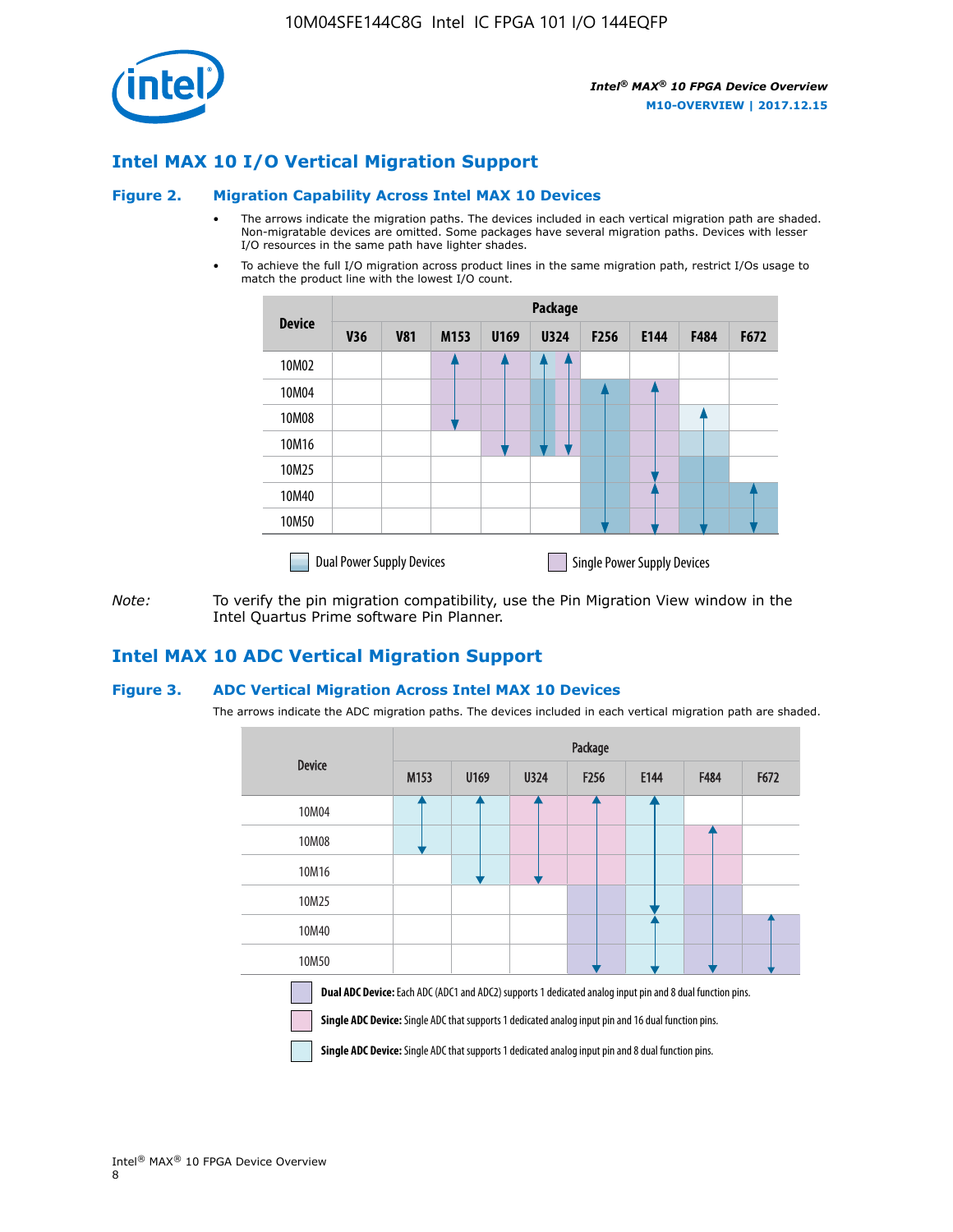

### **Table 7. Pin Migration Conditions for ADC Migration**

| <b>Source</b>     | <b>Target</b>     | <b>Migratable Pins</b>                                                                                            |
|-------------------|-------------------|-------------------------------------------------------------------------------------------------------------------|
| Single ADC device | Single ADC device | You can migrate all ADC input pins                                                                                |
| Dual ADC device   | Dual ADC device   |                                                                                                                   |
| Single ADC device | Dual ADC device   | One dedicated analog input pin.                                                                                   |
| Dual ADC device   | Single ADC device | Eight dual function pins from the ADC1 block of the<br>٠<br>source device to the ADC1 block of the target device. |

### **Logic Elements and Logic Array Blocks**

The LAB consists of 16 logic elements (LE) and a LAB-wide control block. An LE is the smallest unit of logic in the Intel MAX 10 device architecture. Each LE has four inputs, a four-input look-up table (LUT), a register, and output logic. The four-input LUT is a function generator that can implement any function with four variables.

### **Figure 4. Intel MAX 10 Device Family LEs**



### **Analog-to-Digital Converter**

Intel MAX 10 devices feature up to two ADCs. You can use the ADCs to monitor many different signals, including on-chip temperature.

#### **Table 8. ADC Features**

| <b>Feature</b>             | <b>Description</b>                                                                                                                                                                                  |
|----------------------------|-----------------------------------------------------------------------------------------------------------------------------------------------------------------------------------------------------|
| 12-bit resolution          | Translates analog signal to digital data for information processing, computing,<br>data transmission, and control systems<br>Provides a 12-bit digital representation of the observed analog signal |
| Up to 1 MSPS sampling rate | Monitors single-ended external inputs with a cumulative sampling rate of 25<br>kilosamples per second to 1 MSPS in normal mode                                                                      |
|                            |                                                                                                                                                                                                     |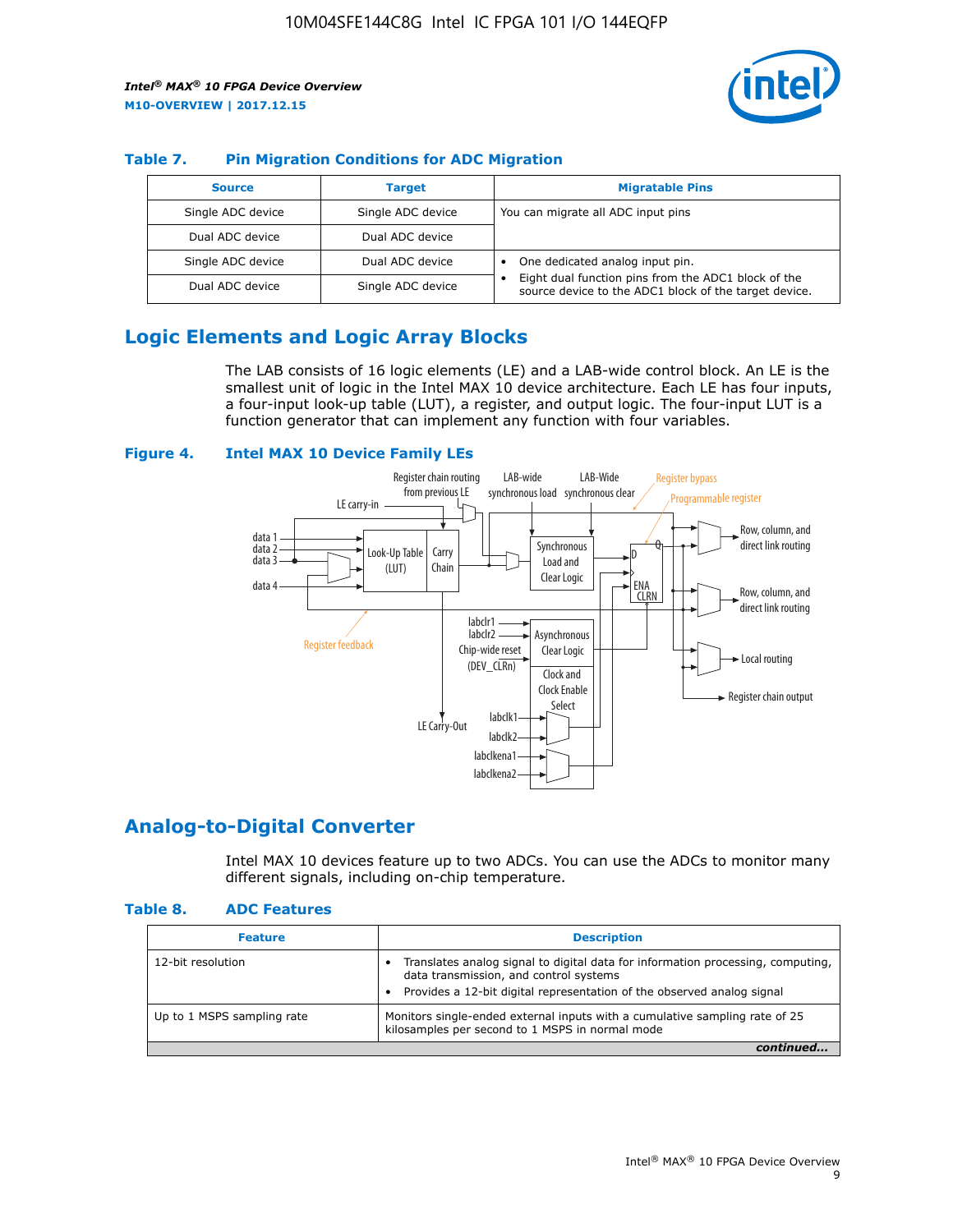

| <b>Feature</b>                                                  | <b>Description</b>                                                                                                                         |
|-----------------------------------------------------------------|--------------------------------------------------------------------------------------------------------------------------------------------|
| Up to 17 single-ended external inputs<br>for single ADC devices | One dedicated analog and 16 dual function input pins                                                                                       |
| Up to 18 single-ended external inputs<br>for dual ADC devices   | One dedicated analog and eight dual-function input pins in each ADC block<br>٠<br>Simultaneous measurement capability for dual ADC devices |
| On-chip temperature sensor                                      | Monitors external temperature data input with a sampling rate of up to 50<br>kilosamples per second                                        |

### **User Flash Memory**

The user flash memory (UFM) block in Intel MAX 10 devices stores non-volatile information.

UFM provides an ideal storage solution that you can access using Avalon Memory-Mapped (Avalon-MM) slave interface protocol.

#### **Table 9. UFM Features**

| <b>Features</b>     | <b>Capacity</b>                                                             |
|---------------------|-----------------------------------------------------------------------------|
| Endurance           | Counts to at least 10,000 program/erase cycles                              |
| Data retention      | 20 years at 85 $^{\circ}$ C<br>٠<br>10 years at 100 °C<br>$\bullet$         |
| Operating frequency | Maximum 116 MHz for parallel interface and 7.25 MHz for<br>serial interface |
| Data length         | Stores data up to 32 bits length in parallel                                |

### **Embedded Multipliers and Digital Signal Processing Support**

Intel MAX 10 devices support up to 144 embedded multiplier blocks. Each block supports one individual  $18 \times 18$ -bit multiplier or two individual  $9 \times 9$ -bit multipliers.

With the combination of on-chip resources and external interfaces in Intel MAX 10 devices, you can build DSP systems with high performance, low system cost, and low power consumption.

You can use the Intel MAX 10 device on its own or as a DSP device co-processor to improve price-to-performance ratios of DSP systems.

You can control the operation of the embedded multiplier blocks using the following options:

- Parameterize the relevant IP cores with the Intel Quartus Prime parameter editor
- Infer the multipliers directly with VHDL or Verilog HDL

System design features provided for Intel MAX 10 devices: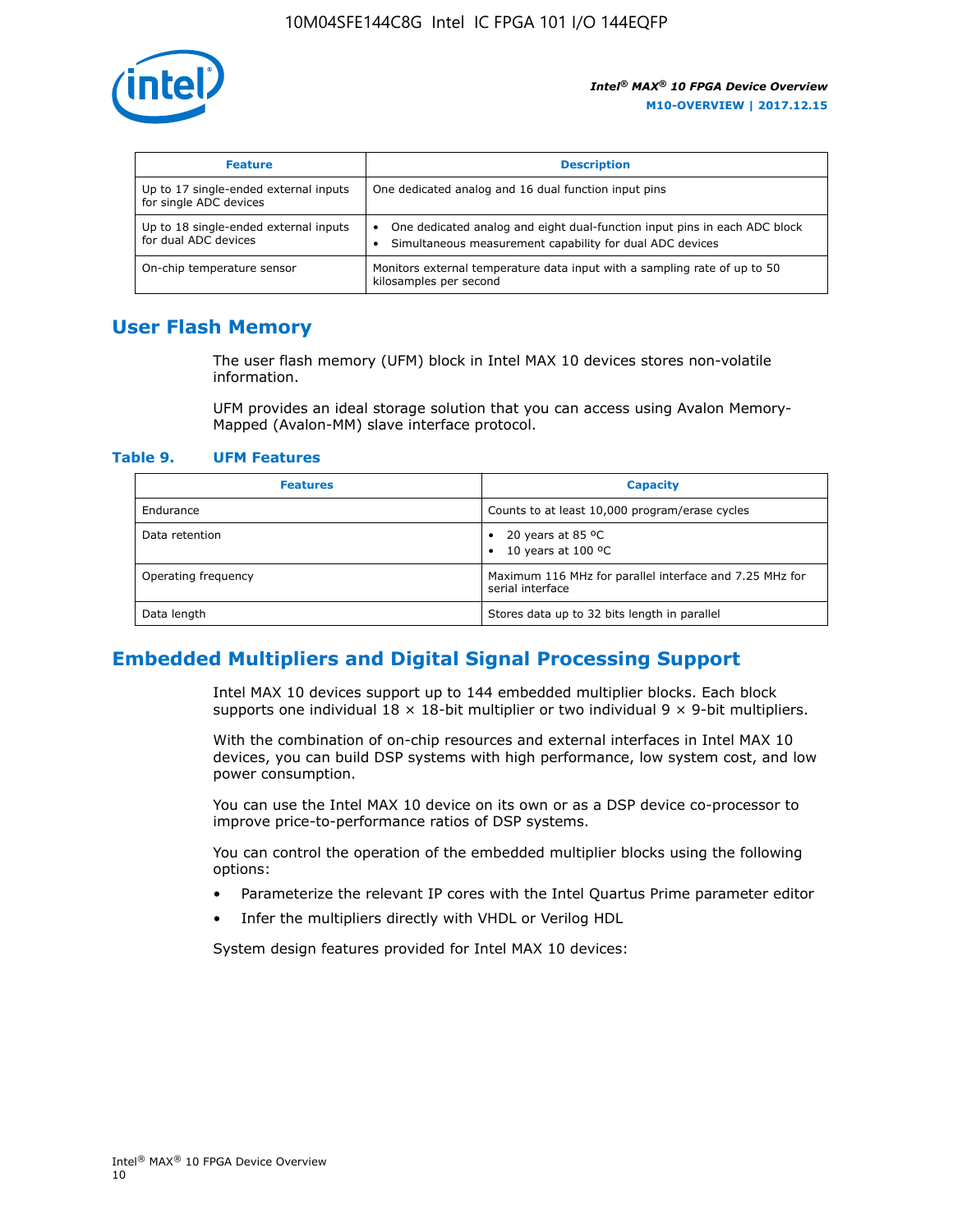

- DSP IP cores:
	- Common DSP processing functions such as finite impulse response (FIR), fast Fourier transform (FFT), and numerically controlled oscillator (NCO) functions
	- Suites of common video and image processing functions
- Complete reference designs for end-market applications
- DSP Builder for Intel FPGAs interface tool between the Intel Quartus Prime software and the MathWorks Simulink and MATLAB design environments
- DSP development kits

### **Embedded Memory Blocks**

The embedded memory structure consists of M9K memory blocks columns. Each M9K memory block of a Intel MAX 10 device provides 9 Kb of on-chip memory capable of operating at up to 284 MHz. The embedded memory structure consists of M9K memory blocks columns. Each M9K memory block of a Intel MAX 10 device provides 9 Kb of on-chip memory. You can cascade the memory blocks to form wider or deeper logic structures.

You can configure the M9K memory blocks as RAM, FIFO buffers, or ROM.

The Intel MAX 10 device memory blocks are optimized for applications such as high throughput packet processing, embedded processor program, and embedded data storage.

| <b>Operation Modes</b> | <b>Port Widths</b>                                                            |
|------------------------|-------------------------------------------------------------------------------|
| Single port            | $x1, x2, x4, x8, x9, x16, x18, x32, and x36$                                  |
| Simple dual port       | $x1, x2, x4, x8, x9, x16, x18, x32, and x36$                                  |
| True dual port         | $\times1, \times2, \times4, \times8, \times9, \times16, \text{and } \times18$ |

#### **Table 10. M9K Operation Modes and Port Widths**

### **Clocking and PLL**

Intel MAX 10 devices offer the following resources: global clock (GCLK) networks and phase-locked loops (PLLs) with a 116-MHz built-in oscillator.

Intel MAX 10 devices support up to 20 global clock (GCLK) networks with operating frequency up to 450 MHz. The GCLK networks have high drive strength and low skew.

The PLLs provide robust clock management and synthesis for device clock management, external system clock management, and I/O interface clocking. The high precision and low jitter PLLs offers the following features:

- Reduction in the number of oscillators required on the board
- Reduction in the device clock pins through multiple clock frequency synthesis from a single reference clock source
- Frequency synthesis
- On-chip clock de-skew
- Jitter attenuation
- Dynamic phase-shift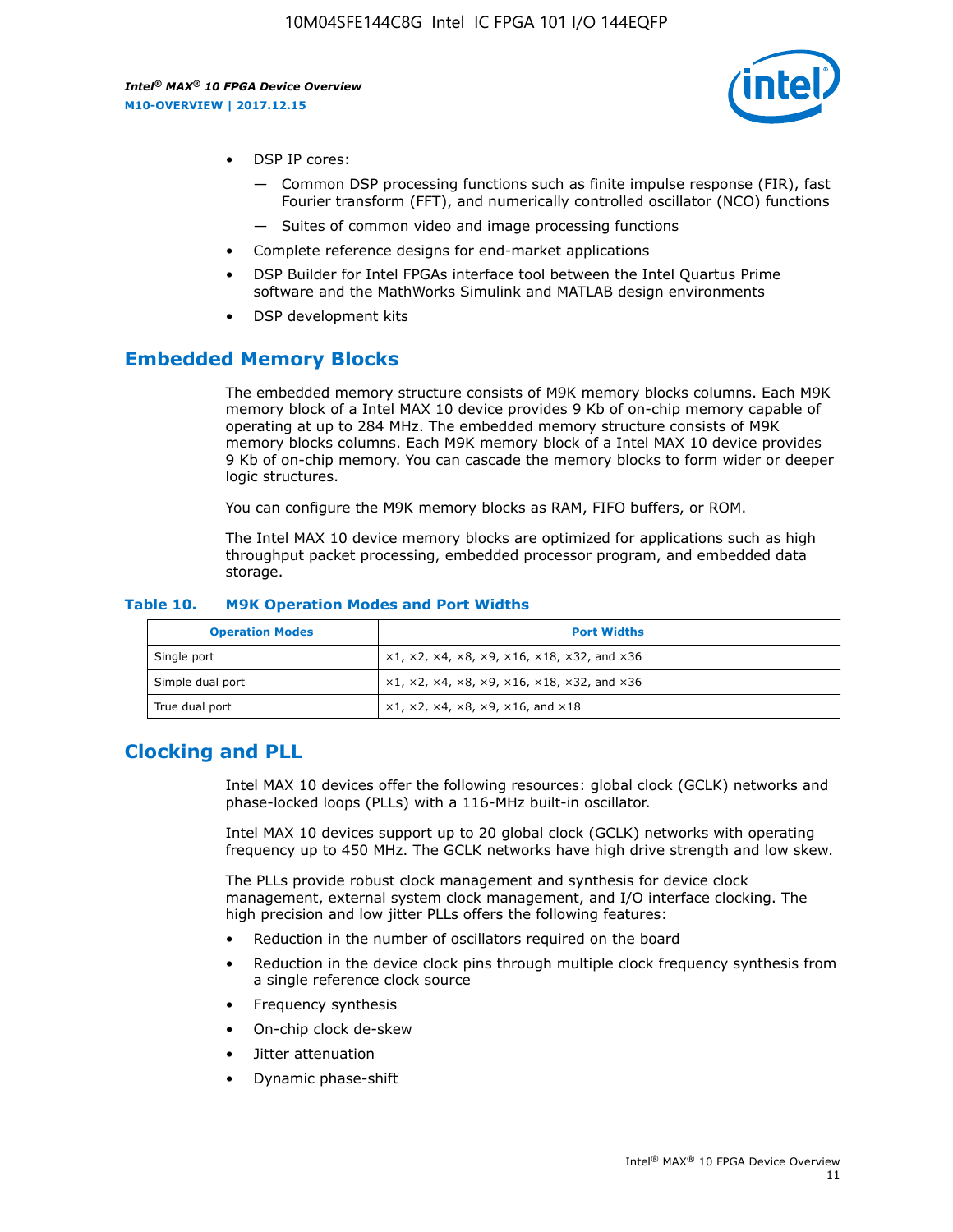

- Zero delay buffer
- Counter reconfiguration
- Bandwidth reconfiguration
- Programmable output duty cycle
- PLL cascading
- Reference clock switchover
- Driving of the ADC block

### **FPGA General Purpose I/O**

The Intel MAX 10 I/O buffers support a range of programmable features.

These features increase the flexibility of I/O utilization and provide an alternative to reduce the usage of external discrete components such as a pull-up resistor and a PCI clamp diode.

### **External Memory Interface**

Dual-supply Intel MAX 10 devices feature external memory interfaces solution that uses the I/O elements on the right side of the devices together with the UniPHY IP.

With this solution, you can create external memory interfaces to 16-bit SDRAM components with error correction coding (ECC).

*Note:* The external memory interface feature is available only for dual-supply Intel MAX 10 devices.

#### **Table 11. External Memory Interface Performance**

| <b>External Memory</b><br>Interface $(3)$ | <b>I/O Standard</b> | <b>Maximum Width</b> | <b>Maximum Frequency (MHz)</b> |
|-------------------------------------------|---------------------|----------------------|--------------------------------|
| <b>DDR3 SDRAM</b>                         | $SSTL-15$           | 16 bit $+8$ bit ECC  | 303                            |
| <b>DDR3L SDRAM</b>                        | SSTL-135            | 16 bit $+8$ bit ECC  | 303                            |
| <b>DDR2 SDRAM</b>                         | SSTL-18             | 16 bit $+8$ bit ECC  | 200                            |
| LPDDR2 SDRAM                              | HSUL-12             | 16 bit without ECC   | $200^{(4)}$                    |

#### **Related Links**

[External Memory Interface Spec Estimator](http://www.altera.com/technology/memory/estimator/mem-emif-index.html)

Provides a parametric tool that allows you to find and compare the performance of the supported external memory interfaces in Intel FPGAs.

 $(3)$  The device hardware supports SRAM. Use your own design to interface with SRAM devices.

 $(4)$  To achieve the specified performance, constrain the memory device I/O and core power supply variation to within ±3%. By default, the frequency is 167 MHz.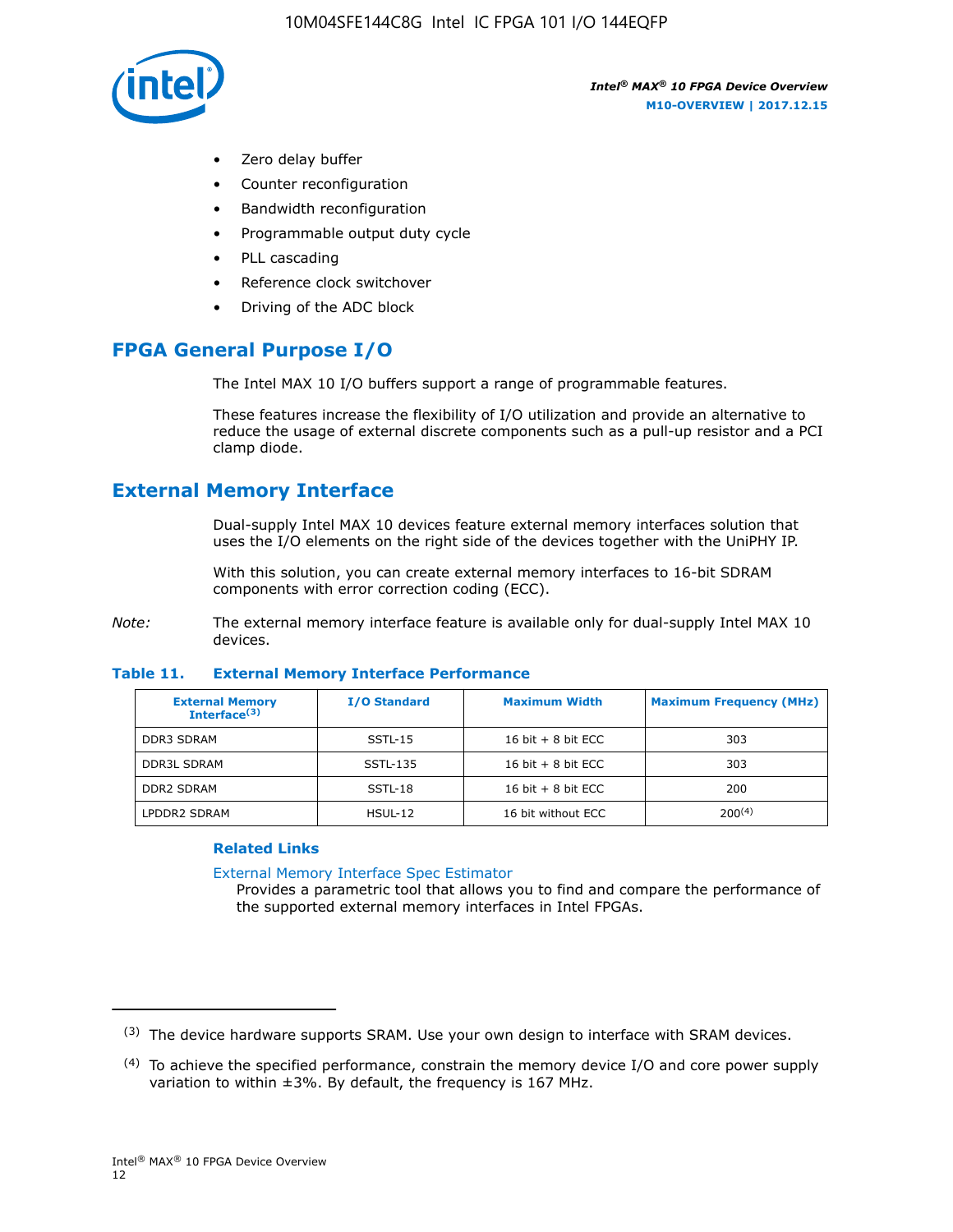

## **Configuration**

### **Table 12. Configuration Features**

| <b>Feature</b>                    | <b>Description</b>                                                                                                                                                                       |
|-----------------------------------|------------------------------------------------------------------------------------------------------------------------------------------------------------------------------------------|
| Dual configuration                | Stores two configuration images in the configuration flash memory (CFM)<br>Selects the first configuration image to load using the CONFIG SEL pin                                        |
| Design security                   | Supports 128-bit key with non-volatile key programming<br>Limits access of the JTAG instruction during power-up in the JTAG secure mode<br>Unique device ID for each Intel MAX 10 device |
| <b>SEU Mitigation</b>             | Auto-detects cyclic redundancy check (CRC) errors during configuration<br>Provides optional CRC error detection and identification in user mode                                          |
| Dual-purpose configuration<br>pin | Functions as configuration pins prior to user mode<br>Provides options to be used as configuration pin or user I/O pin in user mode                                                      |
| Configuration data<br>compression | Decompresses the compressed configuration bitstream data in real-time during<br>configuration<br>Reduces the size of configuration image stored in the CFM                               |
| Instant-on                        | Provides the fastest power-up mode for Intel MAX 10 devices.                                                                                                                             |

### **Table 13. Configuration Schemes for Intel MAX 10 Devices**

| <b>Configuration Scheme</b>   | <b>Compression</b>       | <b>Encryption</b> | <b>Dual Image</b><br><b>Configuration</b> | <b>Data Width</b> |
|-------------------------------|--------------------------|-------------------|-------------------------------------------|-------------------|
| <b>Internal Configuration</b> | Yes                      | Yes               | Yes                                       |                   |
| <b>JTAG</b>                   | $\overline{\phantom{a}}$ |                   | -                                         |                   |

### **Power Management**

### **Table 14. Power Options**

| <b>Power Options</b>                  | <b>Advantage</b>                                                                                                                   |  |
|---------------------------------------|------------------------------------------------------------------------------------------------------------------------------------|--|
| Single-supply device                  | Saves board space and costs.                                                                                                       |  |
| Dual-supply device                    | Consumes less power<br>Offers higher performance                                                                                   |  |
| Power management<br>controller scheme | Reduces dynamic power consumption when certain applications are in standby mode<br>Provides a fast wake-up time of less than 1 ms. |  |

### **Document Revision History for Intel MAX 10 FPGA Device Overview**

| <b>Date</b>   | <b>Version</b> | <b>Changes</b>                                                                                                                                                                                                                       |
|---------------|----------------|--------------------------------------------------------------------------------------------------------------------------------------------------------------------------------------------------------------------------------------|
| December 2017 | 2017.12.15     | Added the U324 package for the Intel MAX 10 single power supply<br>devices.<br>Updated the 10M02 GPIO and LVDS count in the Maximum Resource<br>Counts for Intel MAX 10 Devices table.<br>Updated the I/O vertical migration figure. |
| February 2017 | 2017.02.21     | Rebranded as Intel.                                                                                                                                                                                                                  |
|               |                |                                                                                                                                                                                                                                      |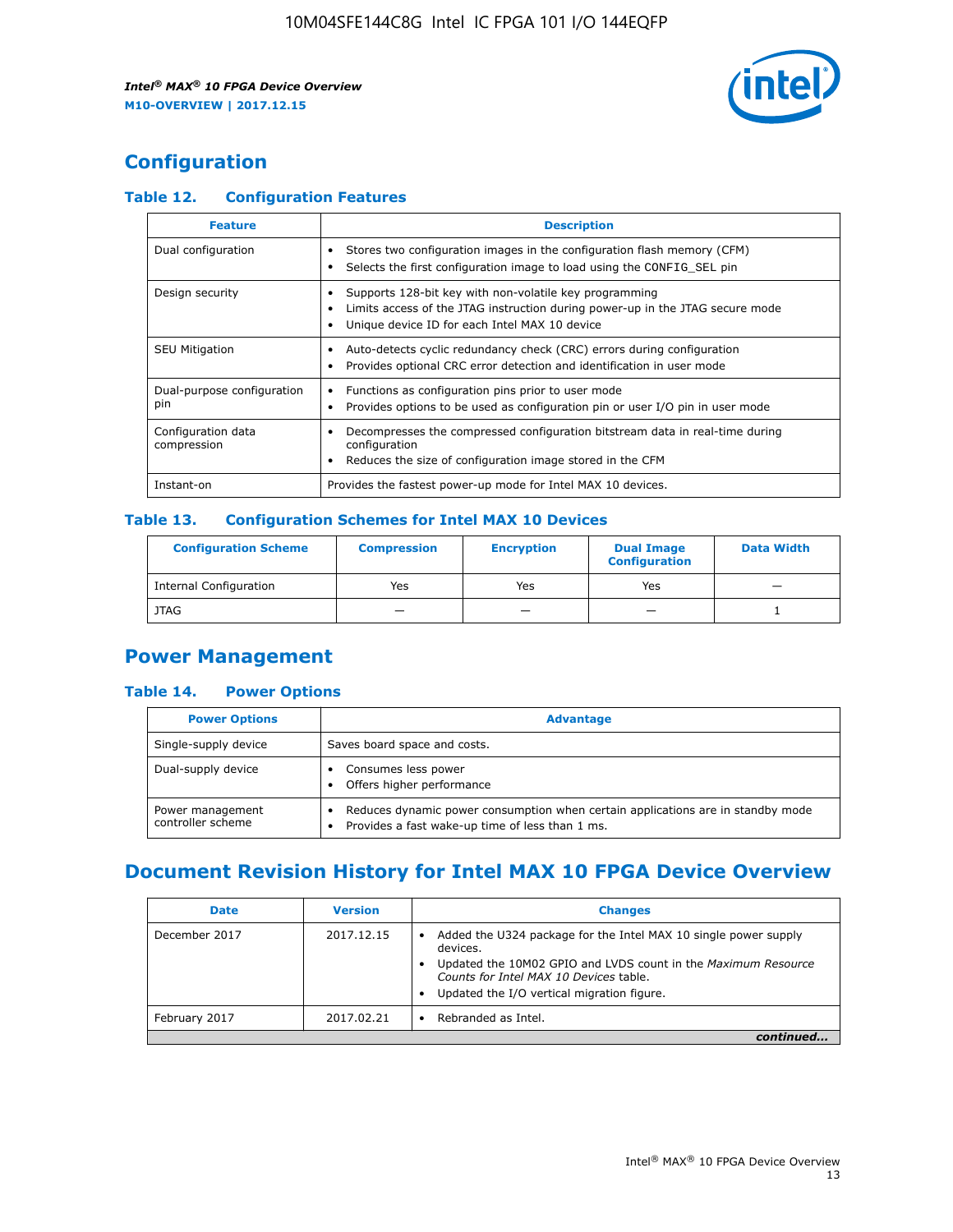

| <b>Date</b>    | <b>Version</b> | <b>Changes</b>                                                                                                                                                                                                                                                                                                                                                                                                                                                                                                                                                                                                                                                                                                                                                                                                                                                                                                                                                                                                                                                                                                  |
|----------------|----------------|-----------------------------------------------------------------------------------------------------------------------------------------------------------------------------------------------------------------------------------------------------------------------------------------------------------------------------------------------------------------------------------------------------------------------------------------------------------------------------------------------------------------------------------------------------------------------------------------------------------------------------------------------------------------------------------------------------------------------------------------------------------------------------------------------------------------------------------------------------------------------------------------------------------------------------------------------------------------------------------------------------------------------------------------------------------------------------------------------------------------|
| December 2016  | 2016.12.20     | • Updated EMIF information in the Summary of Features for Intel MAX 10<br>Devices table. EMIF is only supported in selected Intel MAX 10 device<br>density and package combinations, and for 600 Mbps performance, -6<br>device speed grade is required.<br>Updated the device ordering information to include P for leaded<br>package.                                                                                                                                                                                                                                                                                                                                                                                                                                                                                                                                                                                                                                                                                                                                                                         |
| May 2016       | 2016.05.02     | Removed all preliminary marks.<br>Update the ADC sampling rate description. The ADC feature monitors<br>single-ended external inputs with a cumulative sampling rate of 25<br>kilosamples per second to 1 MSPS in normal mode.                                                                                                                                                                                                                                                                                                                                                                                                                                                                                                                                                                                                                                                                                                                                                                                                                                                                                  |
| November 2015  | 2015.11.02     | Removed SF feature from the device ordering information figure.<br>$\bullet$<br>Changed instances of Quartus II to Intel Quartus Prime.<br>$\bullet$                                                                                                                                                                                                                                                                                                                                                                                                                                                                                                                                                                                                                                                                                                                                                                                                                                                                                                                                                            |
| May 2015       | 2015.05.04     | Added clearer descriptions for the feature options listed in the device<br>ordering information figure.<br>Updated the maximum dedicated LVDS transmitter count of 10M02<br>device from 10 to 9.<br>Removed the F672 package of the Intel MAX 10 10M25 device :<br>- Updated the devices I/O resources per package.<br>- Updated the I/O vertical migration support.<br>- Updated the ADC vertical migration support.<br>Updated the maximum resources for 10M25 device:<br>- Maximum GPIO from 380 to 360.<br>- Maximum dedicated LVDS transmitter from 26 to 24.<br>- Maximum emulated LVDS transmitter from 181 to 171.<br>- Maximum dedicated LVDS receiver from 181 to 171.<br>Added ADC information for the E144 package of the 10M04 device.<br>Updated the ADC vertical migration diagram to clarify that there are<br>single ADC devices with eight and 16 dual function pins.<br>Removed the note about contacting Altera for DDR3, DDR3L, DDR2,<br>and LPDDR2 external memory interface support. The Intel Quartus<br>Prime software supports these external memory interfaces from version<br>15.0. |
| December 2014  | 2014.12.15     | Changed terms:<br>- "dual image" to "dual configuration image"<br>- "dual-image configuration" to dual configuration"<br>Added memory initialization feature for Flash and Analog devices.<br>Added maximum data retention capacity of up to 20 years for UFM<br>feature.<br>Added maximum operating frequency of 7.25 MHz for serial interface<br>for UFM feature.                                                                                                                                                                                                                                                                                                                                                                                                                                                                                                                                                                                                                                                                                                                                             |
| September 2014 | 2014.09.22     | Initial release.                                                                                                                                                                                                                                                                                                                                                                                                                                                                                                                                                                                                                                                                                                                                                                                                                                                                                                                                                                                                                                                                                                |